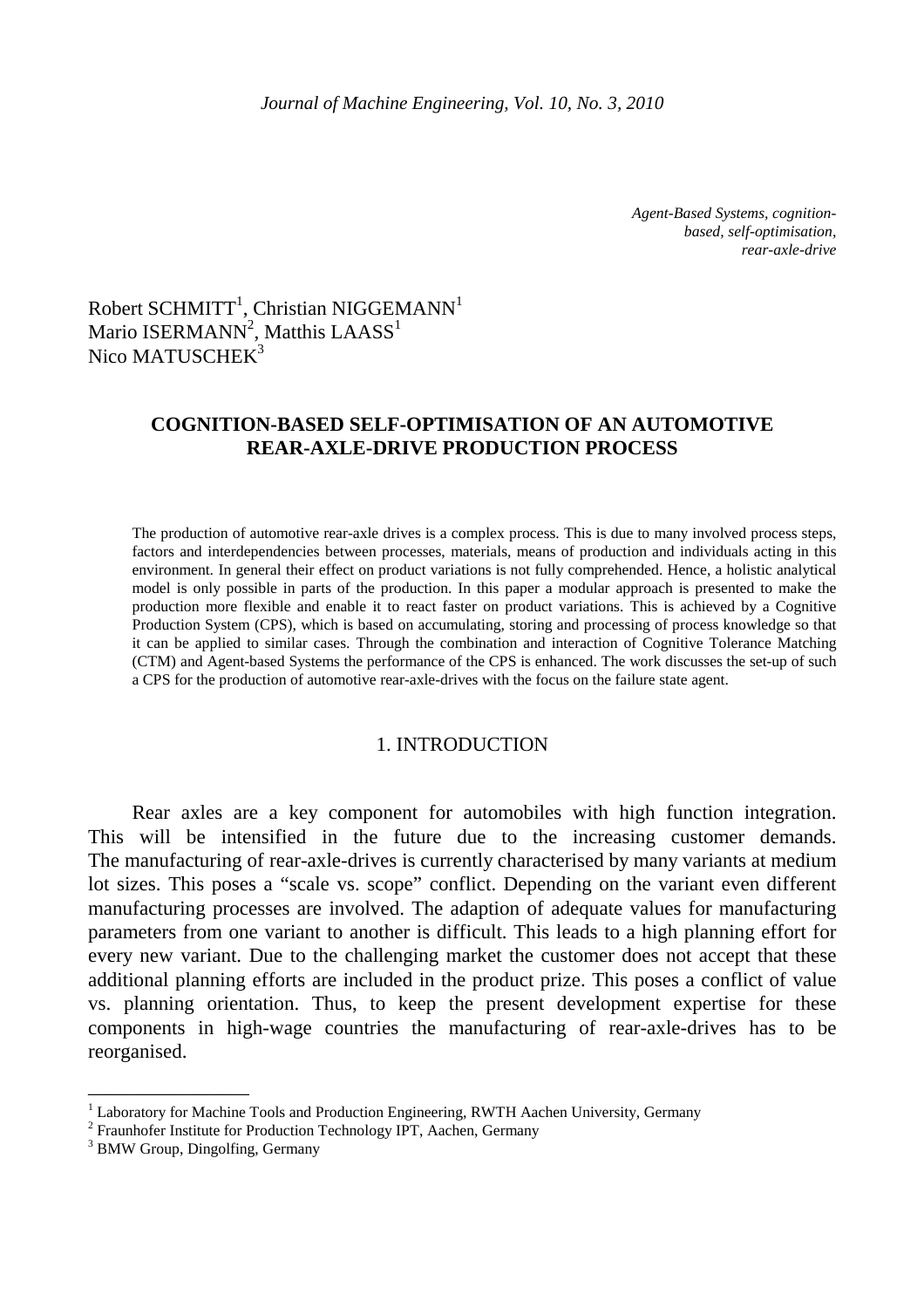#### 2. SELF-OPTIMISATION

The approach for this reorganisation is based on cognitive methods, which should increase the dynamic and flexibility (value-oriented) of an inelastic (plan-orientated) production. Value-orientation focuses on the direct value adding processes (less planning, preparation, handling and transport), while planning-orientation focuses on extensive planning to optimise value-adding (modelling, simulation, information gathering) [1].

Through modularity and configuration logics for both, product and production system, as well as advanced production technologies the dichotomy between economies-of-scope and economies-of-scale can be resolved. Additionally, the concept of individualised production enables a high level of rear-axle variety and dynamics at mass production costs. Through a self-optimised production system the considerable planning effort for the variants is reduced by transferring already acquired knowledge to new, but similar cases.

To solve the described conflict, set-up and non-productive times have to be reduced to a minimum. The whole integrated process chain has to be modelled and simulated. Permissible tolerances for each process have to be assigned regarding the function of the final part and not only the single process step.

The key issue is to achieve a higher degree of self-optimisation within production systems. This objective requires a rigorous increase of transparency that can be achieved through object-to-object communication. In order to realise one-piece-flow the design and realisation of products must have minimum set-up efforts. The reduction of these efforts will lead to lower labour and production costs. Another particular aim is to identify the model structure of coupled subsystems reduced towards detailed comprehension of their complex interaction.

### 3. COGNITIVE METHODS FOR SELF-OPTIMISATION

An autonomous control and synchronisation can be realised through distributed multi agent systems (MAS). MAS employ intelligent system modules which autonomously act on lower hierarchical levels. Especially for flexible manufacturing systems, agent-based systems are an innovative approach to split the responsibility of the accomplishment of different tasks, interacting constantly with each other in order to achieve the main goal of controlling the production.

The modelling of the control of a production or assembly system with an agent-based structure aims at the optimization of the efficiency of the available hardware resources for the production process [2-4]. Even though various definitions for agent-based systems can be found, it is widely agreed upon that an agent is an entity (software module) perceiving its environment with sensors and is able to give feedback to its environment using actuators [2].

Main aspects that can be modelled and autonomously handled by different agents among a flexible and self-optimised cognitive production system are the control of various manufacturing and assembly processes, e.g. recommendation for optimal process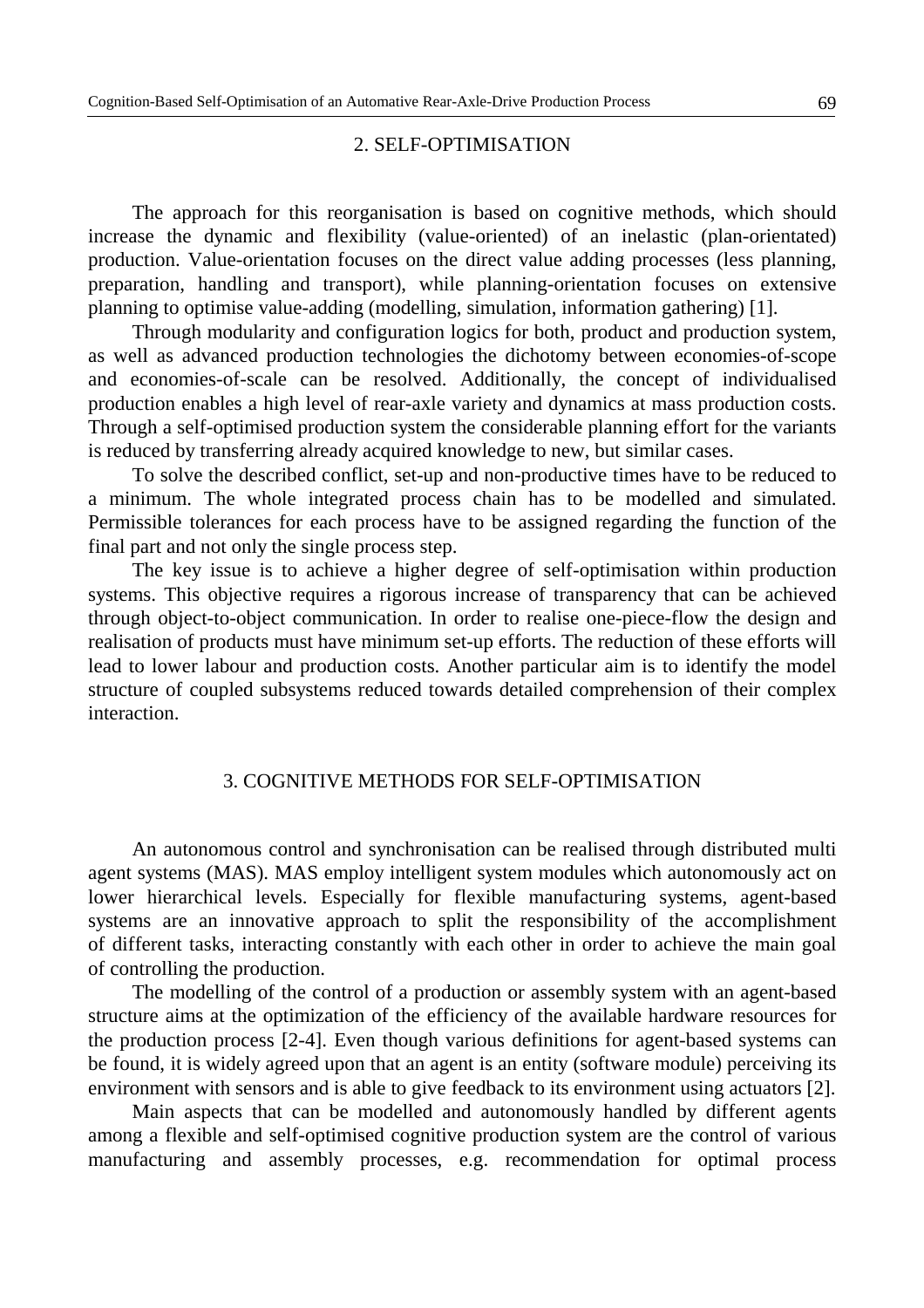parameters, the control of sensors and actuators to perceive and interact with the process and the cognitive software elements (for evaluating the quality state and taking decisions).

An agent pursuits autonomously one or more goals, while staying in contact with other agents of the production system to achieve these goals. Before the agent decides for a specific action it considers its perception of the environment, its goals, its knowledge and experience (Fig. 1).

The development of the software module for an agent focuses onto the decomposition of a problem and responsibility into small autonomous entities. These entities follow certain principles to perform their local and global distributed actions, e.g. encapsulation, goalorientation, reactivity, autonomy, proactivity, interaction, persistence, adaptability intelligence and learning aptitude [3],[5].



Fig. 1. Model and Function of a software agent

The utilisation of agent-based production control has at least 3 advantages [6]. With the structure of an agent-based system further agents (soft- and hardware) may be added without having to program the control logic anew. Furthermore, they are based on the principles of distributed systems. This allows the application of various operational systems and the communication between different hardware systems using the same communication protocol and medium. In addition, the agents' ability to cooperate or concur with other agents is the main reason for the desired operational autonomy of the production system.

The agents of a multi-agent system can be distinguished by their ability and responsibility. A certain hierarchy between different agents regarding their functionality does not exist. Basically, all agents work and interact on the same software level. They exchange information and services to achieve their goals. However, regarding the organisation of the modelling a certain hierarchy can be valuable and helpful for the process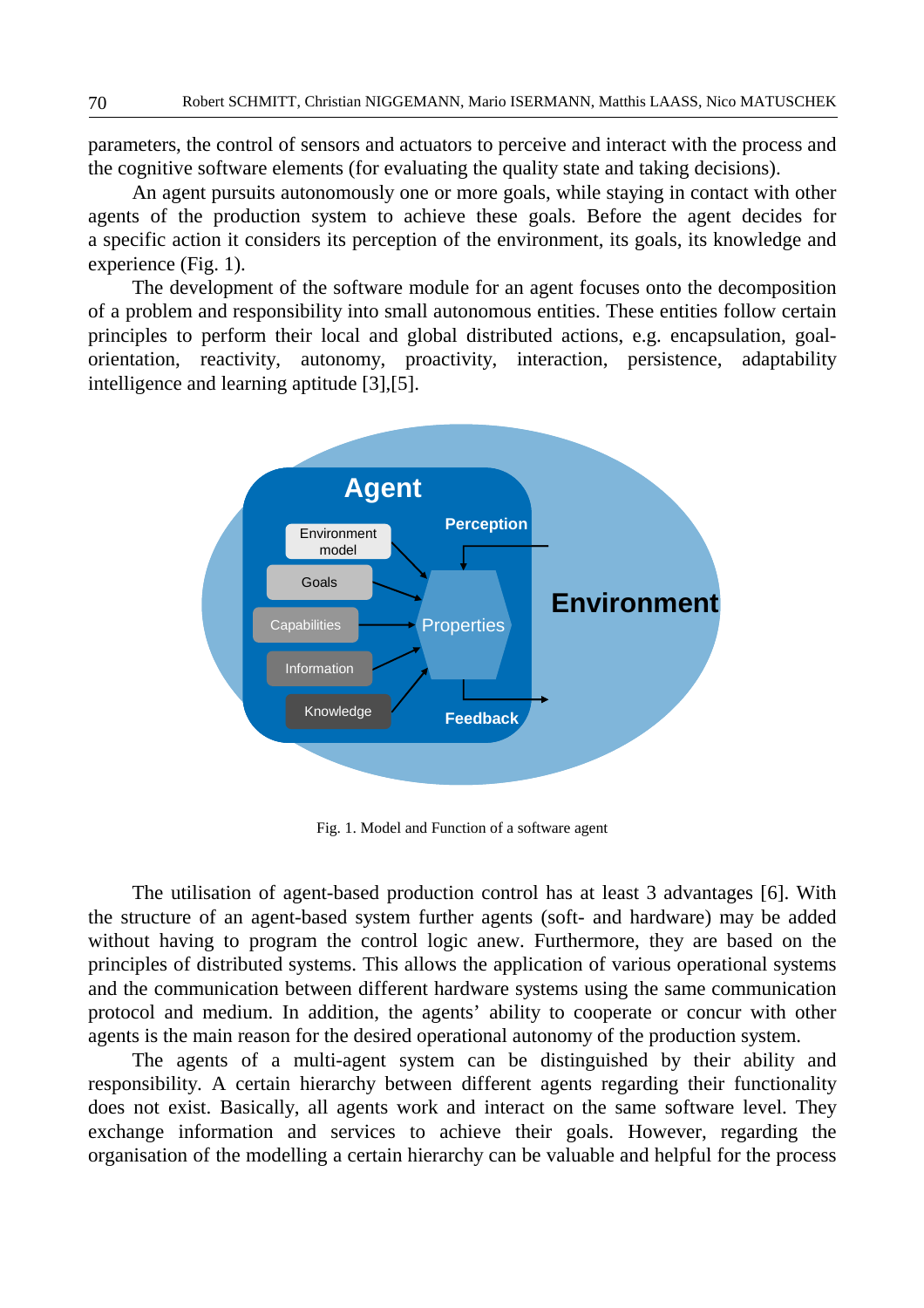comprehension. By this the level of complexity for the implementation and the importance of the agents' functionality are emphasized.

Such modular MAS are ideal for the implementation of cognitive elements, which are based on the notion of intelligent technical systems. A fundamental precondition is an entirely modular hardware and software design enabling rapid exchange and fast integration of subsystems. The introduction of cognitive elements within the production control system is usually implemented with methods of artificial intelligence, also known as knowledgebased systems. These provide the basis for knowledge representation and inference skills, in order to accomplish cognitive tasks such as reasoning, planning and learning [7],[ 8].

An important incident, for which the MAS must react quickly, occurs when a manufacturing or assembly process becomes unstable. Indicators for this are a higher process variation or a systematic shift of the expected outcome. If a process operates outside of the defined tolerances, it is controlled by the so-called Failure State Agent (Fig. 2).



Fig. 2. Functionality of the failure state systematic

This agent continuously checks the actual state of a process and compares it to the normal state. The normal state is characterised by a nominal value and permissible tolerances. In case that the actual process deviation is too high a failure state is diagnosed. It can happen, that several failure states occur simultaneously. So it is necessary to prioritise them when it comes to the search for the cause of the failure and its interpretation. One failure state may have different causes, which require also different countermeasures. Which countermeasure is the most adequate to regain the stable normal state is assessed by using methods of reinforcement learning. Within the process simulation certain solutions of the problem, e.g. adjustment of manufacturing parameters, are rewarded if they lead to an improvement of the target characteristic. In case another combination of parameter value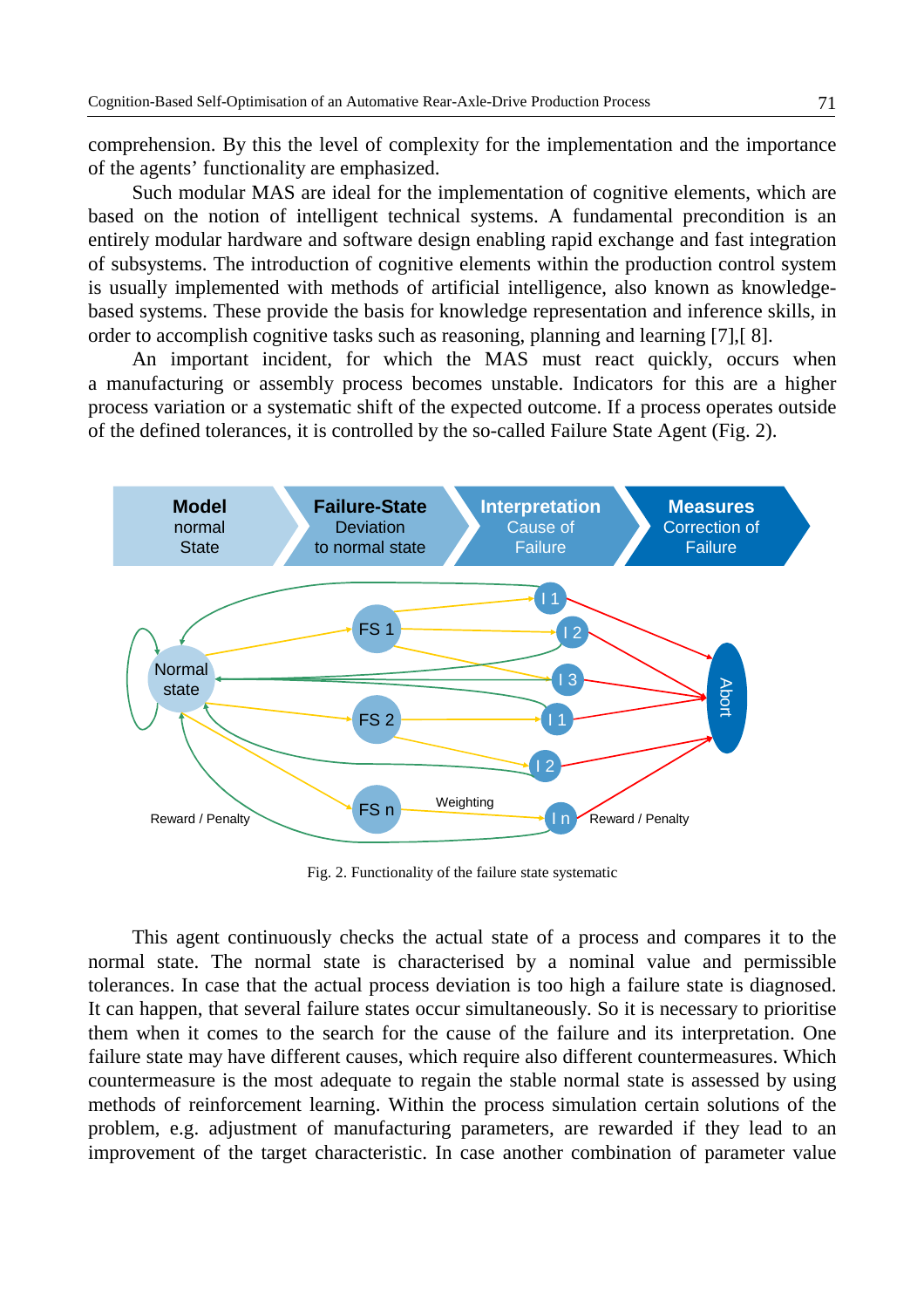leads even to a higher deviation it is assigned with a penalty. So the next time a similar case occurs the solution path that has been awarded a penalty is then excluded. Only the most promising failure interpretations are pursuit. By this a significant reduction of simulation time and hence reaction time for a failure state is possible. The optimal countermeasure is then stored in the knowledge base together with the failure state and the failure cause. The failure state agent communicates the countermeasure to an Actuator Agent that takes care of the process adjustment. The Failure State Agents checks again the actual state to obtain the effect of the devised countermeasure.

## 4. APPLICATION SCENARIO AUTOMOTIVE REAR-AXLE-DRIVE

Subsequently the set-up for a Cognitive Production System (CPS) using Agent-Bases systems is outlined for the rear-axle-drive production. The descriptions focus on the gear set, which is a major component in the rear-axle-drive. To be optimised is the acoustic emission of the rear-axle-transmission. The acoustic behaviour is a fundamental differentiating factor between cars. Also the customer reacts sensitively on annoying acoustic emissions. Therefore, the noise level of vehicles has become more important during the last years. The acoustic emission is influenced by a lot of factors along the whole production process. Hence, an intentional adjustment is difficult. The physical interactions and effects of single process parameters onto the emission are up to know not fully comprehended.

So the aim is to develop rear-axle-transmissions with an optimized acoustic characteristic but at the same reliability of conventional drives. The challenge is the control of the tolerance chain and its interdependencies. For instance, the position of the tooth contact is basically determined by the gear cutting. Distortion due to the case hardening of the blank, the finish by lapping the gear sets and the assembly position in the gear housing can have a significant impact on the position of the tooth contact. Manufacturing deviations inevitably lead to a distortion and shifting of the wear pattern. How big these deviations could be depends on the tolerances and the desired functionality of the final assembly.

The proposed CPS combines the agent-bases system with the method of cognitive tolerance matching (CTM) [9]. The CPS is shown schematically in Fig. 3.

By CTM subsequent process steps can react flexibly on process deviations, e.g. by adding components that compensate a clearance at the final assembly of the rear-axle-drive. The Failure State Agent diagnoses deviations from the defined nominal state of the process providing the desired part functionality at the end. The actual state of the process is acquired with sensors and measurement devices. The measurement data are combined to characteristics, which are compared to the nominal values. In case impermissible deviations occur, the Failure State Agent initiates a cause-effect analysis to trace back the origin of the deviation. Here the learned knowledge of the CTM optimization module can recommend enhanced countermeasure to regain the normal state. New failure states are fed to the CTM optimization module, which calculates possible solutions using reinforcement learning. New failure states are stored in a database, so the cognitive production system learns with new situations. The combination of these methods improves the knowledge exchange to have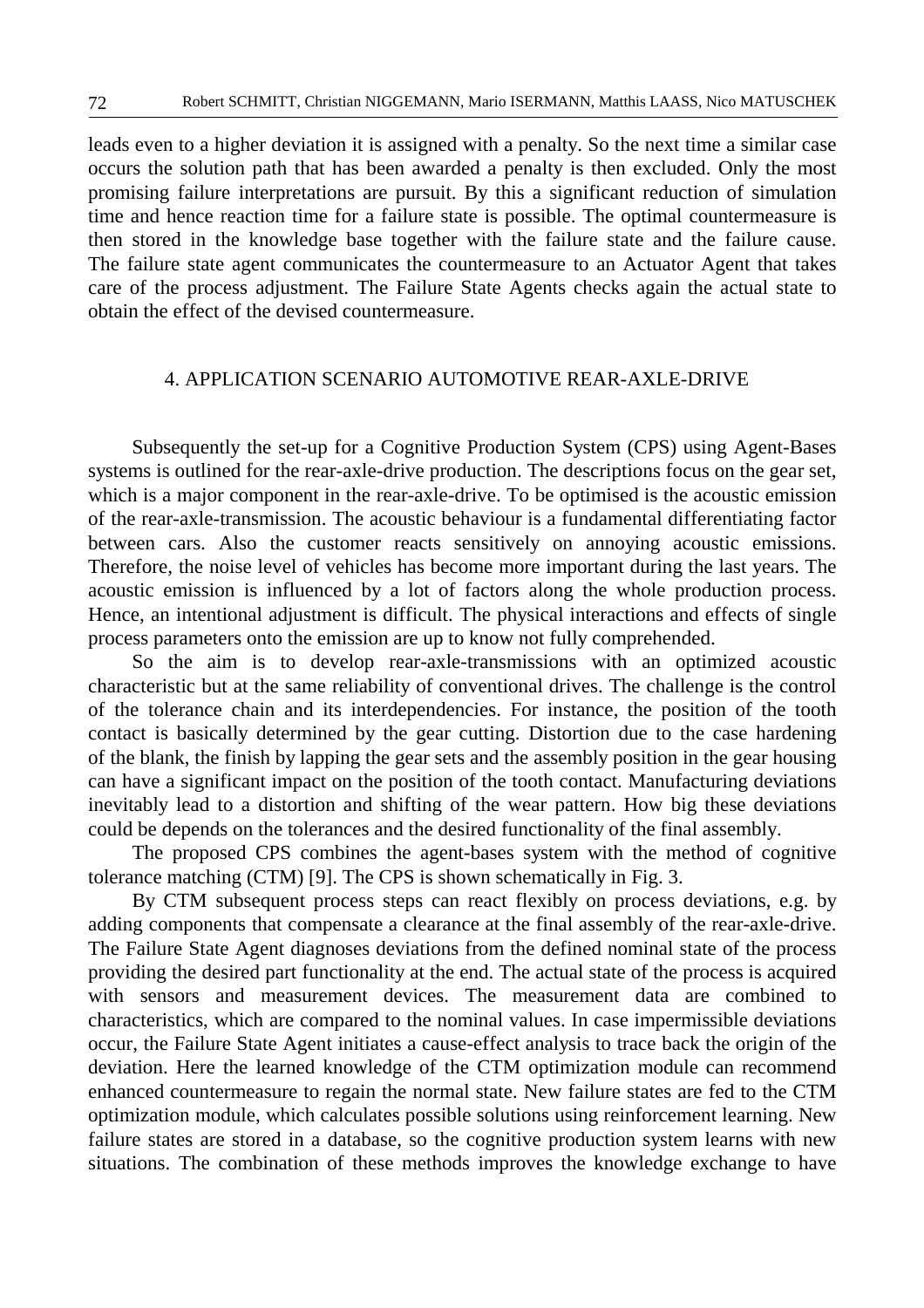a self-optimised and more sophisticated cognitive production system closing the loop to the production process.



Fig. 3. Cognitive Production System for Automotive Rear-Axle-Drive combining Failure State Agent and Cognitive Tolerance Matching

It is important that the production process is systematically divided into sequential steps, in which different features of the manufacturing process and the intermediate product must be monitored to provide an assessment of the actual state. With this modular separation the search for causes and adjustment is facilitated. In addition, through the monitoring the knowledge about each single manufacturing and assembly step increases. This could also benefit other entities in the product development process, e.g. for the construction of new rear-axle-variants. Here the knowledge about the process variation is important when it comes to the definition of the tolerances.

A disadvantage of the process separation described above is that they are pre-planned and rigid in their sequence. If multiple variations of the production sequence are possible, all of the required steps need to be planned in advance. To be more flexible the integrated CTM module can decide which step to do next. The decision is based on the acquired information of the sensors and preceding production steps. This requires a representation of the product properties as a function of the product and process tolerances and the sensors and metrology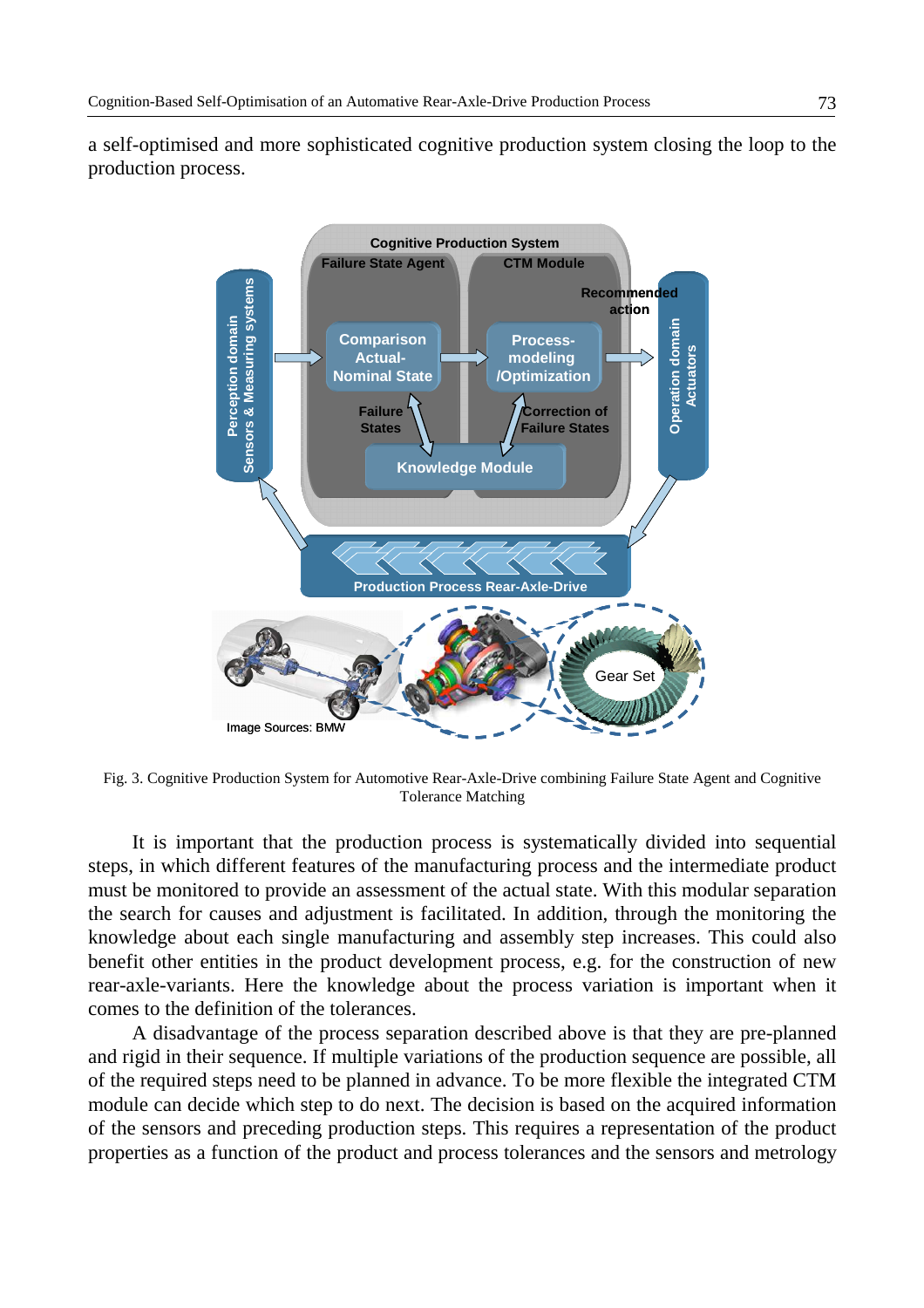devices to acquire and process measurement data about the current system state. The possible options that can be recommended are then that an intermediate part is reworked or the measured deviation is compensated in a subsequent process step. The decision is derived regarding the effort necessary to do the specific action. To be able to recommend adequate actions the involved processes have to be modelled to that extent that a sufficient similarity to the real case exists.

The application of cognitive aspects for technical systems aims at their capability for intelligent decision making. The modelling and implementation of such cognitive capabilities is supported by knowledge-based systems. These systems are a base for the knowledge representation and visualisation as well as for the inference and learning aptitude, which are desirable for the dynamic and adaptive systems.

Compared to conventional approaches for programming knowledge-based systems reveal a distinct separation of the knowledge representation and knowledge processing [7]. Therefore, several knowledge-based approaches use the same core structure, which contains a knowledge base for the storage of data and an inference module for the knowledge processing. The knowledge base can store two different knowledge categories [7]. These categories are case-specific and rule-based knowledge. The first category refers only to the actual problem case, e.g. facts resulting from process observations or analyses results. The rule-based knowledge is the core of the knowledge base as it comprises knowledge related to the domain (theoretical knowledge and experience) and general knowledge (heuristic knowledge to solve problems, optimization rules or knowledge about work pieces and correlations of the real process).

A Failure State Agent can be supported by an expert system, which is a special knowledge-based system. The distinct characteristic between the expert and the knowledgebased system is the origin of the knowledge in the knowledge base. For an expert system the knowledge is derived from human experts, who have an adequate education and sufficient experience in the specific field. Also the comprehension of the involved processes is essential [7]. The rule-based knowledge of an intelligent agent comprises a lot of "IF-THEN"-rules. These represent the systematic of the production process of the rear-axledrive. Thus, various information about the production process are stored, e.g. the different components for the differential assembly, their tolerances, the measurement system to prove the conformity of the work piece and the characteristic of the actuators to adjust the production process. Nevertheless, the intelligent agent needs further input information from the planning agent to trigger the rules of the knowledge base. Due to this the Failure State Agent receives a sequence of manufacturing and assembly processes from the Planning Agent. Also the desired quality level of the final product is transmitted. This assures the proactive and preventive character of the agent. Then the agent coordinates the measurement and testing operations and delegate tasks to the measurement agents to supervise and acquire the actual process state. First Failure States have to be identified. A Failure State is given when a significant deviation between actual and nominal state is observed. Base for this diagnosis is the evaluation of measurement data of the sensors in the perception domain. The process state is evaluated by the rule-based knowledge of the expert agent. The agent can explain the actual state comprehensively and transparently (logic to derive failure state).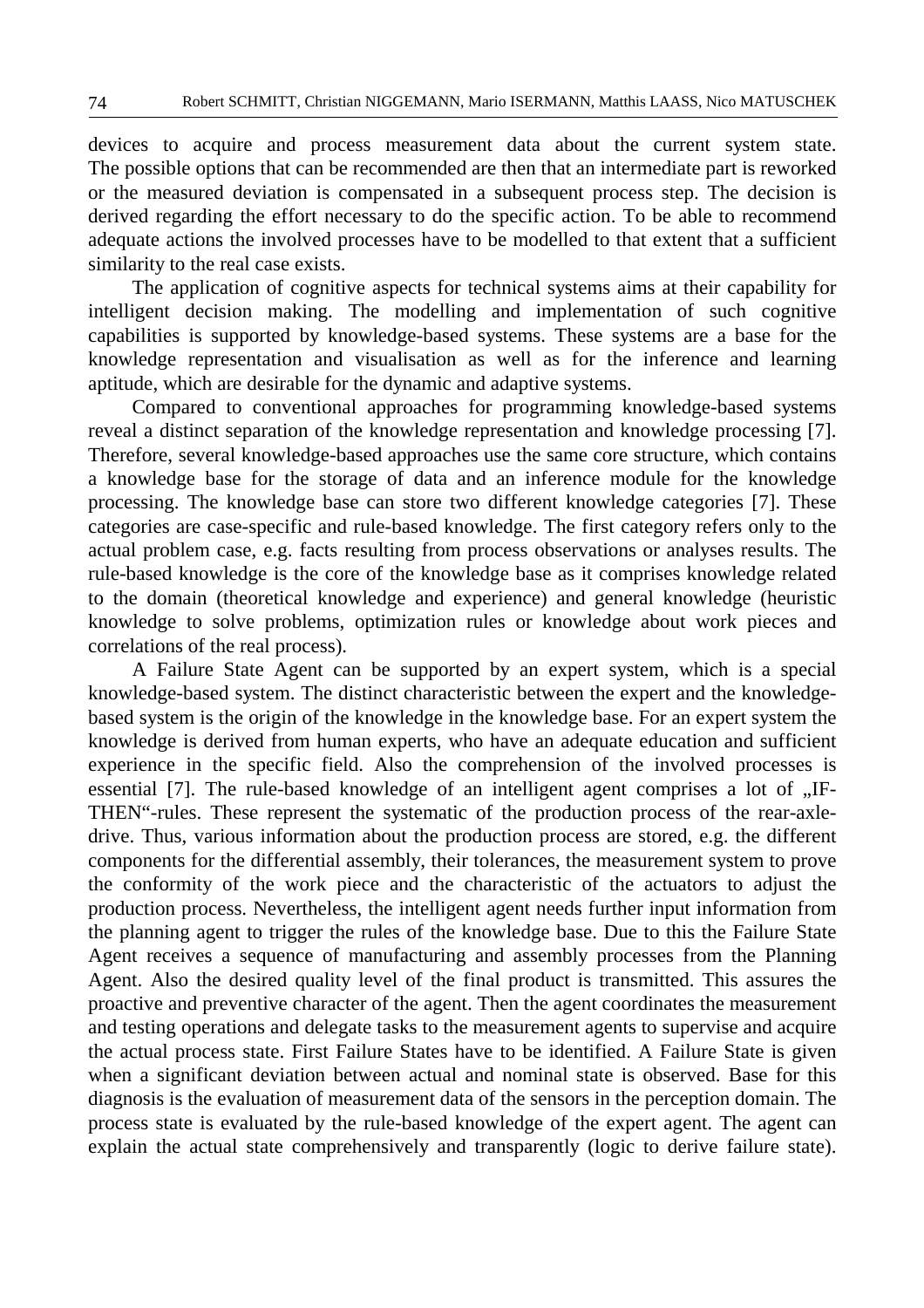In case a Failure State has been observed, the cause of this failure has to be found and be interpreted. In several cases the measurement analyses can be used to derive countermeasures to correct the failures state and re-establish the normal state. The coupling of a certain failure state with a possible solution and countermeasure uses the experience and knowledge of similar cases in the knowledge base. For new cases the information pair is stored in the knowledge base. So the cognitive production system learns with every new case increasing the knowledge about the production process. This improves the reactivity and flexibility. This is because validated measures for a failure state are found faster and more cases are available for the failure interpretation and process adjustment.



Fig. 4. Procedure to detect and correct failure states for the example wear pattern for gear sets

How the procedure for the failure state agent constitutes for the rear-axle-drive is shown in Fig. 4 for the example of the wear pattern for the gear set. The wear pattern is one of the most relevant factors regarding the acoustic emission. The wear pattern is influenced by a lot of previous production steps, e.g. the case hardening or lapping. The production processes influence the tooth flank geometry of the bevel and crown gear. Also depending on the pairing of both gears at the final assembly of the differential the wear pattern may vary.

First, the nominal state of the wear pattern and the permissible tolerances have to be defined. This is usually done by the construction department, which is also defining the gear geometry. The nominal wear pattern can be described by a set of characteristics. Usually wear pattern reveal an elliptic shape and are located in the middle of the tooth flank. Possible characteristics are the length of the major and minor axis, the coverage area, the angles between axes and flank edges and the edge distances. Undesirable wear pattern are for instance when the coverage area is too small, the shape is shifted to one edge or the pattern is divided into several smaller ellipses. The wear pattern is assessed at the Single-Flank working test, which is performed after the final lapping process. For this the single flanks of both gears are sprayed with paint. This paint is squeezed out at those areas where the corresponding flanks are in contact. After several revolutions the distinct wear pattern becomes visible.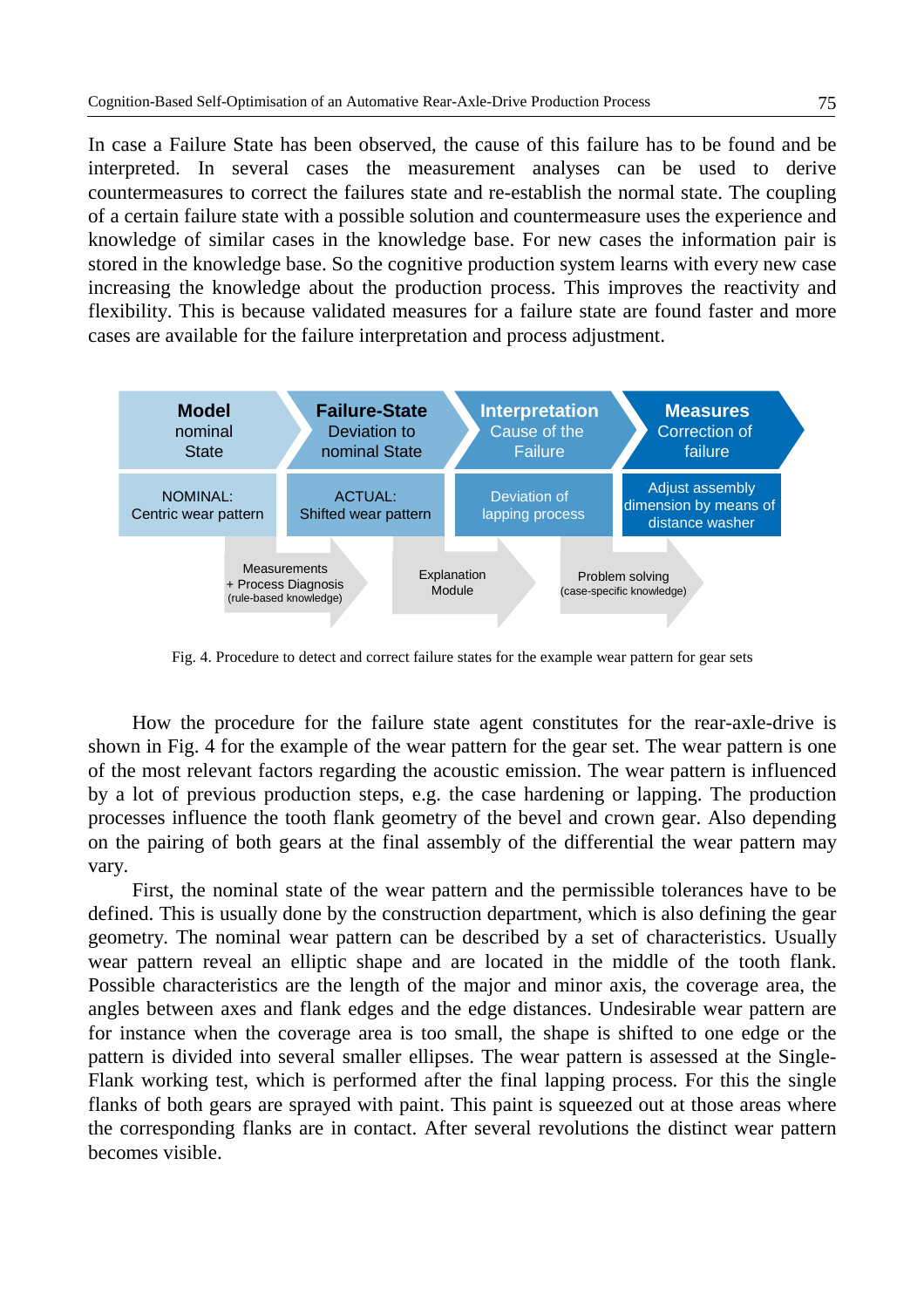

Fig. 5. Procedure to react upon a perceived wear pattern shift by means of Cognitive Tolerance Matching

The actual wear pattern can be acquired using industrial machine vision systems. The characteristics are then derived by means of image processing. The comparison to the nominal state reveals if an impermissible process deviation occurred. In case of too high deviations a failure state is diagnosed. This is followed by the search for the cause that leads to the process deviation. Having analysed similar cases, which are already stored in the knowledge base a likely cause for the deviation is a variation of the lapping process. In detail the lapping is influenced itself by a lot of factors, e.g. lapping time, particle size, fluid. Using then the methods of CTM a solution can be found that the part concerned can still be taken for the final assembly. A countermeasure could be to add a distance washer so that the bevel gear is shifted relatively towards the crown gear. To find the adequate thickness of the distance washer the correlation of the gear shift onto the wear pattern shift has to be known. The schematic procedure of CTM for this example is illustrated in Fig. 5.

#### 5. CONCLUSIONS

The work presented a new approach for a Cognitive Production System based on the combination of Cognitive Tolerance Matching and Agent-Bases System to achieve a higher degree of self-optimisation for complex production processes. With this Cognitive Production System the conflict area between value-oriented processes and necessary planning efforts is decreased. The approach is outlined for an automotive rear-axle-drive, which is an assembly with many different variants. Base for the Cognitive Production System is the collecting and processing of process knowledge, which can be adapted to similar cases. The knowledge acquisition is done by sensors while the knowledge processing